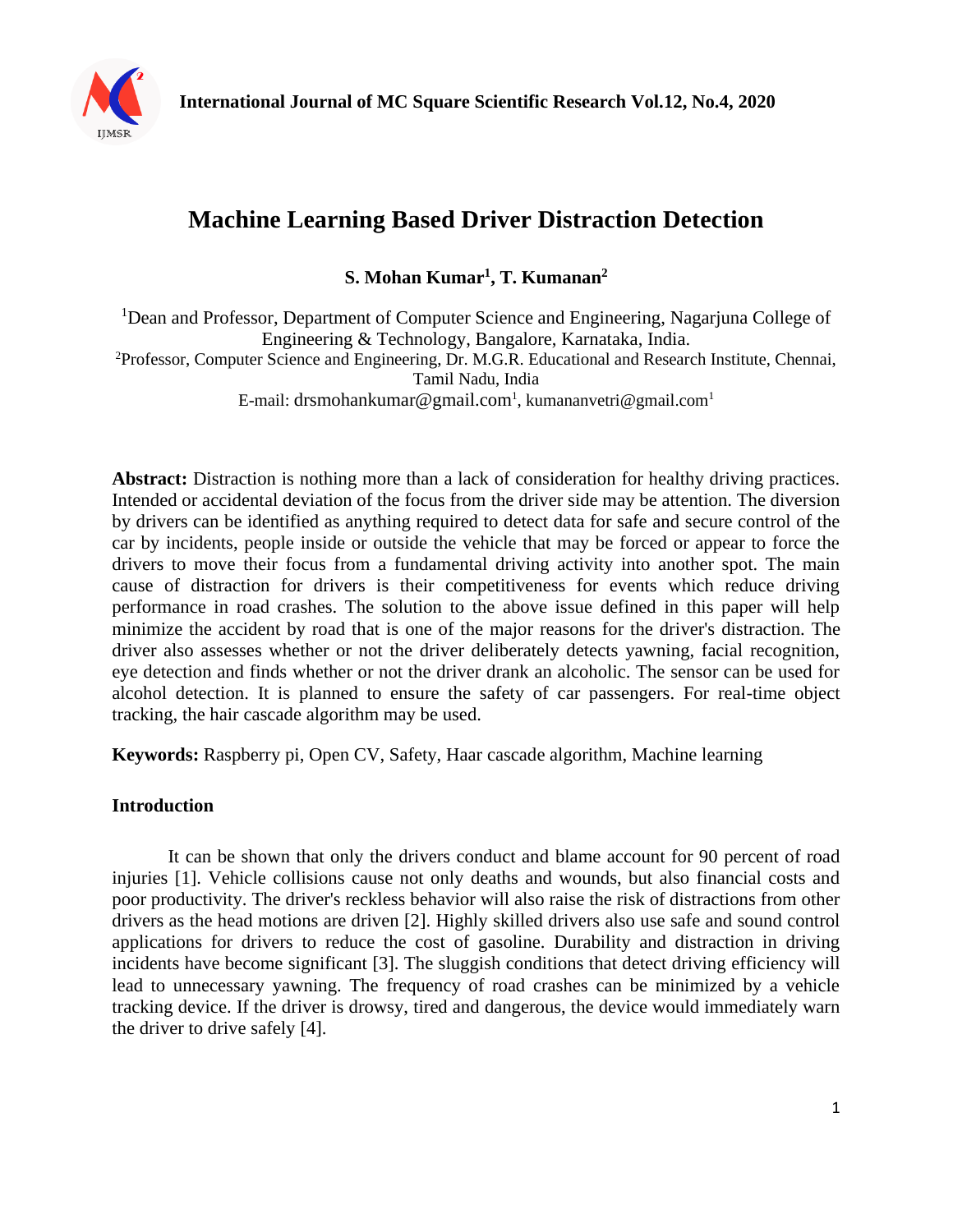

In order to track driver actions in real time, deaths and traffic injuries may be minimized. The device also reads the directional wheel motion and side location divergence while assessing driver sleepiness activity and detecting vehicle functionality [5]. In dropping road collisions, the device can be tracked and very helpful. The driver's performance and safety are improved. The driving distracts the driver from the actions which are crucial for healthy drive into a competitive operation [6]. If drivers are unspoken, their attention at the moment is split between the primary task of driving and secondary duties that are not related to driving [7]. For starters, the cognitive tools of cell phone drivers are given to evaluate the driving situation as well as the conversation [8].

Distractions may arise because of different causes, such as a driving conversation or cell email, etc. Texting: Texting is one of the key sources of driving distraction. The study reveals that drivers are also involved in text messages in such a truck or a truck that raises collisions as drivers that are not disturbed [9]. Calling a mobile telephone along with driving just raises the danger, when drivers take the eyes off the road on the telephone for one moment. The map reading and events such as playing car songs enhance the driver's distraction [10]. Touch screens may be to some degree creative, but without a momentary glance away from the road they are very difficult to use [11]. In food and drink during commuting, the rate of injuries increases twice as much.

### **Related Work**

This section includes an overview of some essential literature work for distracted drivers. Reference [12] offers a solution made up of a set of convolutionary neural networks weighted genetically. They trained the CNN on raw photos, cutaneous face, face photographs, hand pictures and face pictures. They educated the Alex Net, the Inception V3 network, a 50-layer ResNet network and a VGG-16 network on all five picture source sources. For these networks they have mastered a retrained Net picture model. The weighted average of the network outcomes is then assessed using a genetic algorithm for the final class distribution. They achieved 76% accuracy via the VGG-16 network and 81% accuracy on the ResNet and 90% on the Inception V3 network. The new State Farm-like dataset was developed for distracted driver identification by Abouelnaga<sup>[13]</sup>. By using the skin, face and hand segmentation, the writers preprocessed the photos and suggested the solution using five separate Convolutional New Networks weighting ensemble. The system has achieved a reasonable rating consistency but is too compute-complex to be the most important autonomous driving system in real time [14].

A solution for the diagnosis of drowsiness is given in reference [15]. Three criteria for diagnosis of drowsiness have been taken and each parameter subdivided. The three parameters are behavioral, social, and vehicular. In actions, they aim to diagnose driver fatigue with different criteria such as the relationship between the eye closing, blinking of the eye, the head posture, facial movements and yawning. They use the eye closure proportion and are called open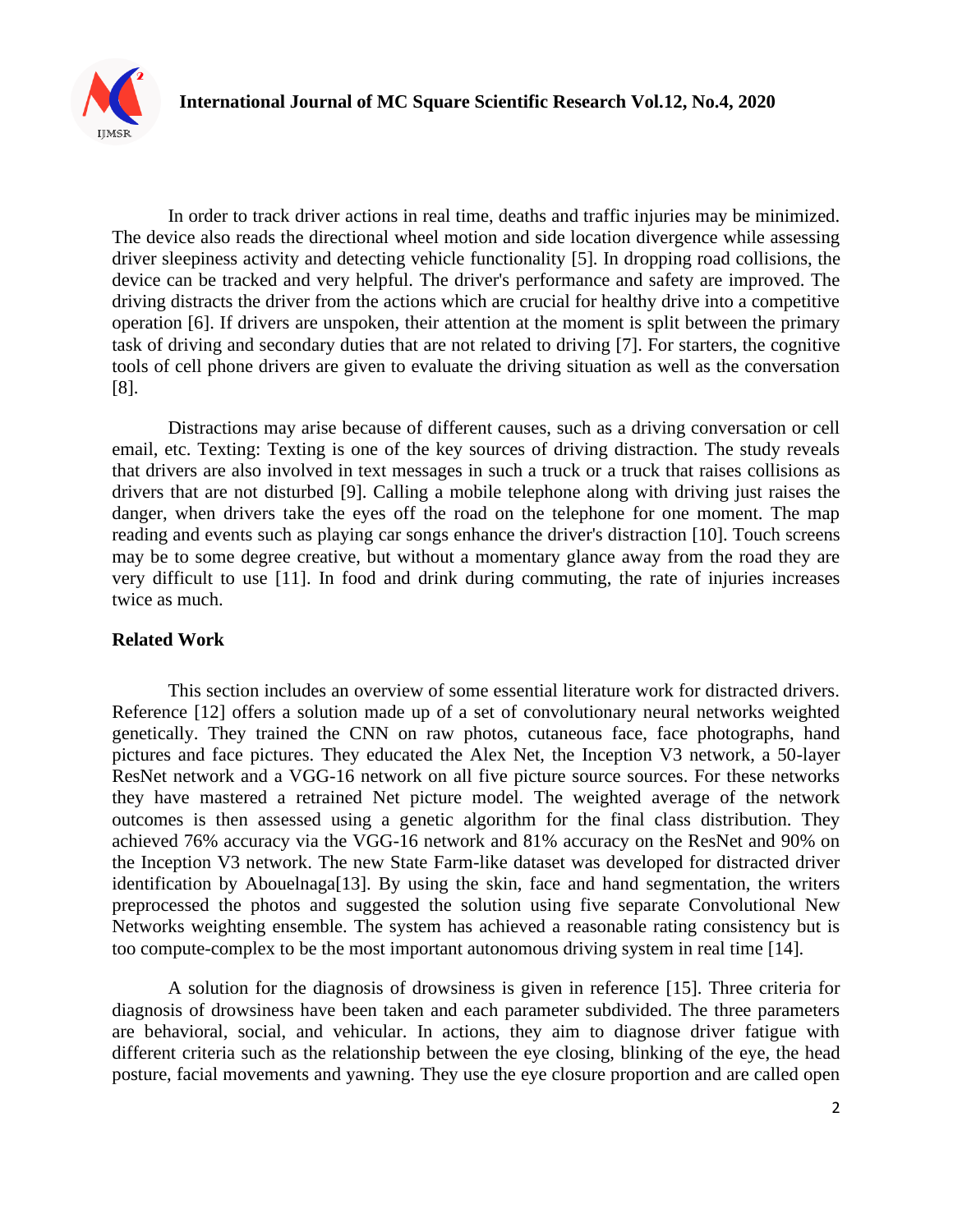

or closed depending on the outcome of the ratio. Yawning-based detectors examine geometrical mouth variations of the drowsy driver such as wide mouth opening, lip location, etc. Lane identification, blink age, steering angle, steering wheel actions is used as the various methods used by the car. Under the direction of the car used to track driver steering behaviours, there was a single angle sensor. Driver drowsiness based on physical factors like heart rate, heartbeat, breath speed, breathing speed and bodily temperature etc has been observed in physiology-based techniques. These biological criteria are more effective and precise in the diagnosis of drowsiness when it comes to what physically happens to the pilot. The researcher used 3 different classification methods, including vector support machines (SVM) with 98.4 percent accuracy. Secret Markov was another tool and the last method was used the Convolutional neural network (CNN) with 98 percent accuracy.

#### **Proposed System**

This segment illustrates the operation of the machine by using a pi and opening a CV. The project's main concept is to consider driving alertness. In case of a yawning, inactive, disturbed or drunk driver, he is becoming conscious of the continuous sound. And if a car driver's drunk, this device literally makes buzzer sound. The photo of driver is continually taken and saved on the SD card by Raspberry Pi. Raspberry Pi has a Special Camera Module built on it the main part (microprocessor). By using Raspberry Pi, the execution time is shortened. The camera for night vision is supposed to watch the driver distract or not. Image capturing is completed with the Java module and OpenCV. The open CV is for the user-defined classification of objects. The Haar cascade senses the image taken from the eye and face. If you find a closed eye, the driver is warned. Yawing is detected by the eye, nose and mouth order from the face image. Haar Cascade Classification method is an approach to master learning, in which the cascade function is practicing from separate positive and negative images. In fact, if a driver is drunk this machine will give a buzzer signal. The driver is informed and the admin is notified. Driver drinking is often measured by a sensor of alcohol. If a person's breathing, the alcohol sensor senses alcohol level. This alcohol sensor is much like the common breathalyzer, for the detection of alcohol levels on breath. It is extremely adaptive and easily receptive. The Sensor provides an alcohol dependent analog resistive output. The 0 specifies that the usual state and 1 notify the user. It is 0 and 1 output value. Both driver-related data remain inside the database. The advanced capabilities of Raspberry-Pi are included in the MySQL database framework. Raspberry is linked to the modules lead and buzzer. Assume the driver will be switched off then the sound will be played and the signal will be given. Statistics of the user driver are synced to the server.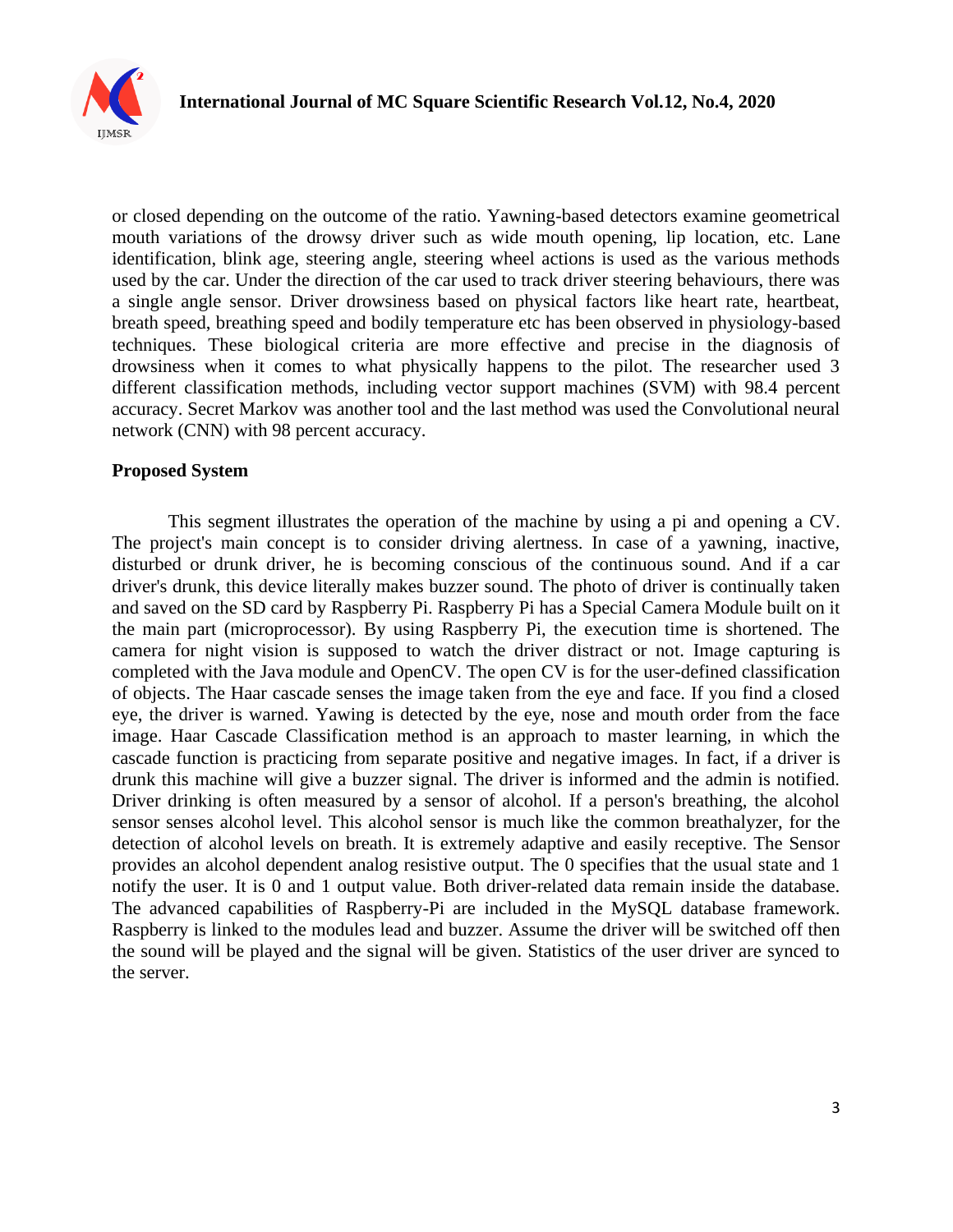



**Figure 1:** Block diagram

Cascade feature from different positive and negative pictures is educated in this grouping. Subsequently, the objects in other images were identified. It may be used OpenCV to create one if one has to train an own Classifier for an entity like vehicle, aircraft, etc. It offers a series of steps, each of which comprises a list of poor students. The scheme senses the related objects. Each classifier phase specified the exact area as either positive or negative, based upon the current location of the window. True in that an object is identified or bad, as the object was not observed in the picture.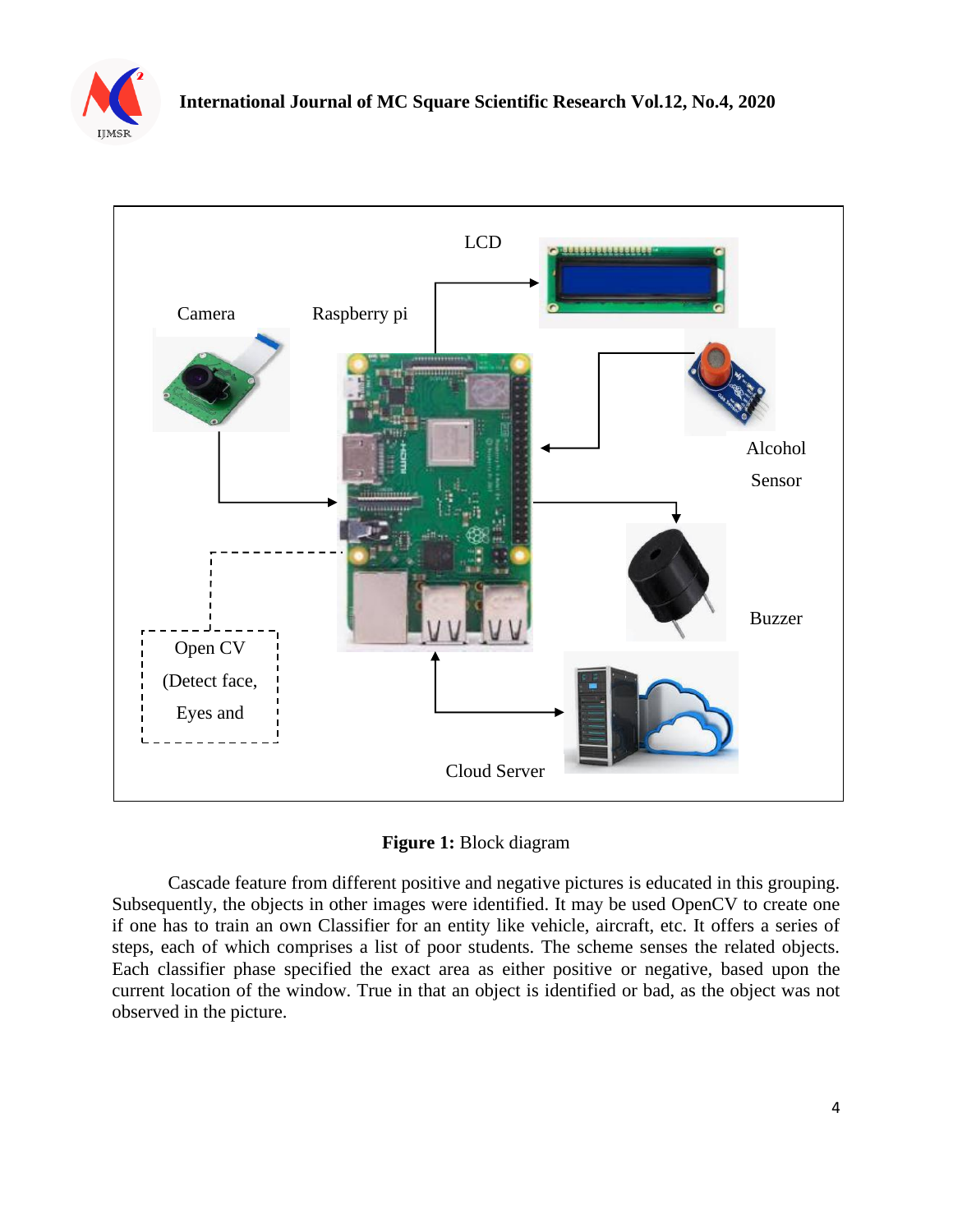

## **Result**

In reality, if a car driver is drunk or driven away, this machine will send buzzer sounds. The driver is alerted and the alert is sent to the supervisor. The driver can be at risk if the driver is drunk, but both the traveler and pedestrians who have also been on the roads. The algorithm was found on images which indicate that the detection is accurate. In order to obtain precision, the images are collected and analyzed under varying contrast values.



**Figure 2:** Experimental setup **Figure 3:** Driver distracted

More checks on pictures and even provide time to recognize a particular method of facial, eye and mouth. Compared with other approaches, the Haar cascade has the highest precision. The detector accuracy is to adjust contrast values. If the contrast value of the image is decreased, the detection precision by hair cascade is higher. Experimental configuration, distracted driver outcome images, is shown in Figure 2 and Figure 3.

## **Conclusion**

Drowsiness detection plays an important role in safe driving, and this article proposes a new system to prevent drowsiness-related accidents. So, in the first phase of the system, the system captures the frame stream and the checkpoints used to access the ROI in the preprocessing block are: Then the eye region is selected and the preprocessor selects the eye in front of the camera. To minimize road accidents it is important to recognize the main causes of it. One of the big causes is a diversion as mentioned above. This system enables to select an optimal approach to eliminate road injuries due to driver's tiredness. It is created that a framework, which Helps drivers in driving car effectively. Often improves passenger safety and offer the details about the driver's actions when driving and identify whether the driver is drunk or not. Compared to the Viola-Jones algorithm, the Haar cascade algorithm senses face, eye, and yawning. Haar cascade works quite well relative to the output of viola Jones. Haar Cascade has a superior solution because Adaboost is a suboptimal solution relative to other solutions. The hair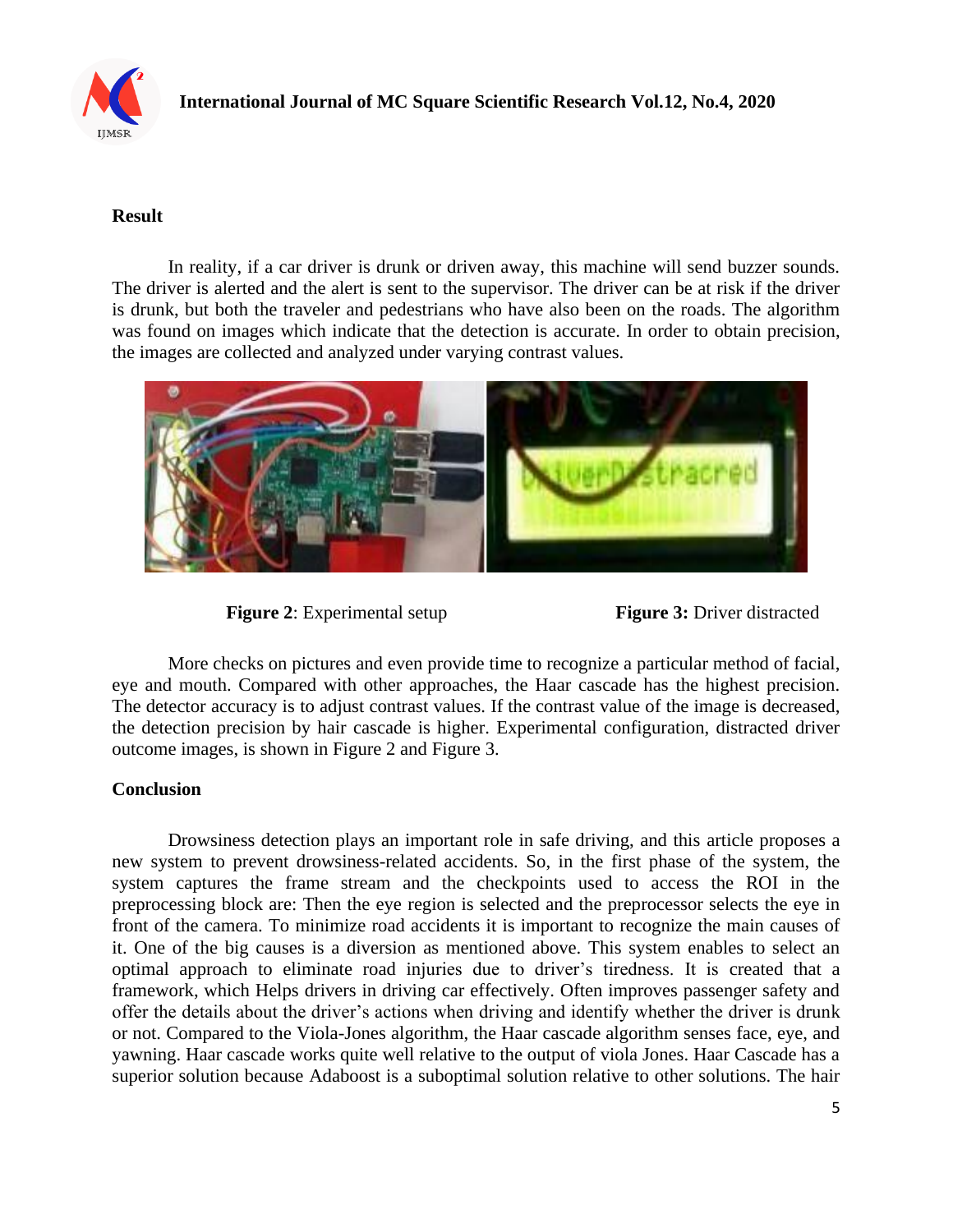

case algorithm is cost-effective and cost-effective in contrast to a linear discrimination analysis algorithm.

## **Reference**

- 1. Center for disease control and prevention[.https://www.cdc.gov/motorvehiclesafety/distracteddriving/](https://www.cdc.gov/motorvehiclesafety/distracteddriving/)
- 2. Khan SK, Khan S. Identifying the Drivers of Purchase Intention for Private Label Brands. Preliminary Evidence from Pakistani Consumers. RADS Journal of Social Sciences & Business Management. 2018 Apr 19;5(1):15-37.
- 3. Rajeswari T, Nagalakshmi TJ. Prevention of accidents by using eye blinks sensors. Indian Journal of Public Health Research & Development. 2017; 8(4):1160-3.
- 4. Y. Abouelnaga, H. M. Eraqi, and M. N. Moustafa. Real-time distracted driver posture classification. CoRR, abs/1706.09498, 2017.
- 5. National highway traffic safety administration traffic safety facts : <https://www.nhtsa.gov/risky-driving/distracted-driving/>
- 6. Nagalakshmi TJ. Prevention of Accidents by Using Eye Blink Sensors. Indian Journal of Public Health Research & Development. 2017 Oct 1;8(4).
- 7. lEI'IJIH-ill DF. A Review On the Biology and Parasites of the Big-Eye SCAD, SELAR Crumen ophthalmus (Bloch, 1793).
- 8. Ramontsha P. An Investigation into Client Attrition at a Professional Services Firm: The Case of a Content Marketing Agency in Cape Town.
- 9. Nwohiri AM, Muhammad AB. Vehicle Access Control And Security System: University Of Lagos Security Gate As A Case. Lautech Journal of Engineering and Technology. 2019;13(2):52-9.
- 10. Sivasankari SA, Saiteja T. Review of Density Traffic Management Using IOT. Indian Journal of Public Health Research & Development. 2017;8(4):1271-6.
- 11. Zhang FL. Small Banks Compositional Strategic Transformation Framework and Implementation Measures Composition-Based View.
- 12. Kumar S. Determinants of Customer Loyalty: Evidence from Indonesian Retail Market.
- 13. Papineni VR. Evaluation of Business Practice in Contract Research Organizations (CROs) of Selected CROs in Hyderabad.
- 14. Wambugu H, Musyoka R. Consumer Behaviour in Regard to Recycling of Green Secondary Packaging in Kenya.